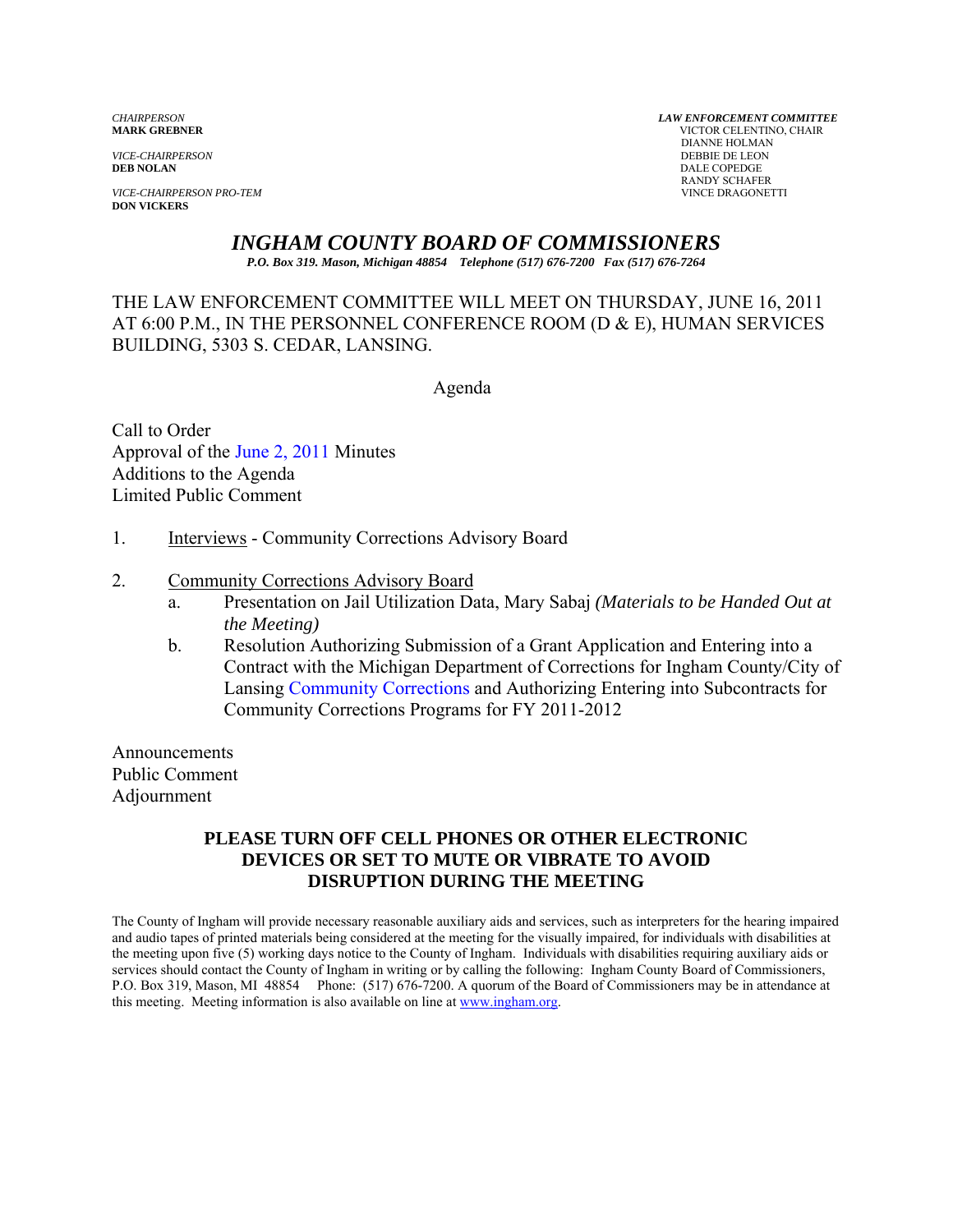#### LAW ENFORCEMENT COMMITTEE June 2, 2011 **Minutes**

<span id="page-1-0"></span>

| <b>Members Present:</b> | Victor Celentino, Dianne Holman, Dale Copedge, Randy Schafer, Vince |
|-------------------------|---------------------------------------------------------------------|
|                         | Dragonetti and Board Chairperson Grebner                            |

Members Absent: Debbie De Leon

Others Present: Mary Lannoye and Greg Harless

The meeting was called to order by Chairperson Celentino at 5:31 p.m. in the Personnel Conference Room "D & E" of the Human Services Building, 5303 S. Cedar Street, Lansing.

Approval of the May 12, 2011 Minutes

The May 12, 2011 Minutes were approved as submitted.

#### Additions to the Agenda

- 1a. Substitute Resolution to Approve an Extended Police Services Agreement with the Village of Webberville Covering the Period of July 1, 2011 Through June 30, 2012
- 1c. Pulled Presentation Update on Inmate Billing Program (*No Materials*)

Limited Public Comment None

- 1. Sheriff's Office
	- a. Resolution to Approve an Extended Police Services Agreement with the Village of Webberville Covering the Period of July 1, 2011 Through June 30, 2012

MOVED BY COMM. SCHAFER, SUPPORTED BY COMM. COPEDGE, TO APPROVE THE RESOLUTION TO APPROVE AN EXTENDED POLICE SERVICES AGREEMENT WITH THE VILLAGE OF WEBBERVILLE COVERING THE PERIOD OF JULY 1, 2011 THROUGH JUNE 30, 2012.

MOTION CARRIED UNANIMOUSLY. Absent: Comm. De Leon

b. Resolution Authorizing the Establishment of a Fee to Issue a Certificate of Registration for a Precious Metal and Gem Dealer License

MOVED BY COMM. COPEDGE, SUPPORTED BY COMM. SCHAFER, TO APPROVE THE RESOLUTION AUTHORIZING THE ESTABLISHMENT OF A FEE TO ISSUE A CERTIFICATE OF REGISTRATION FOR A PRECIOUS METAL AND GEM DEALER LICENSE.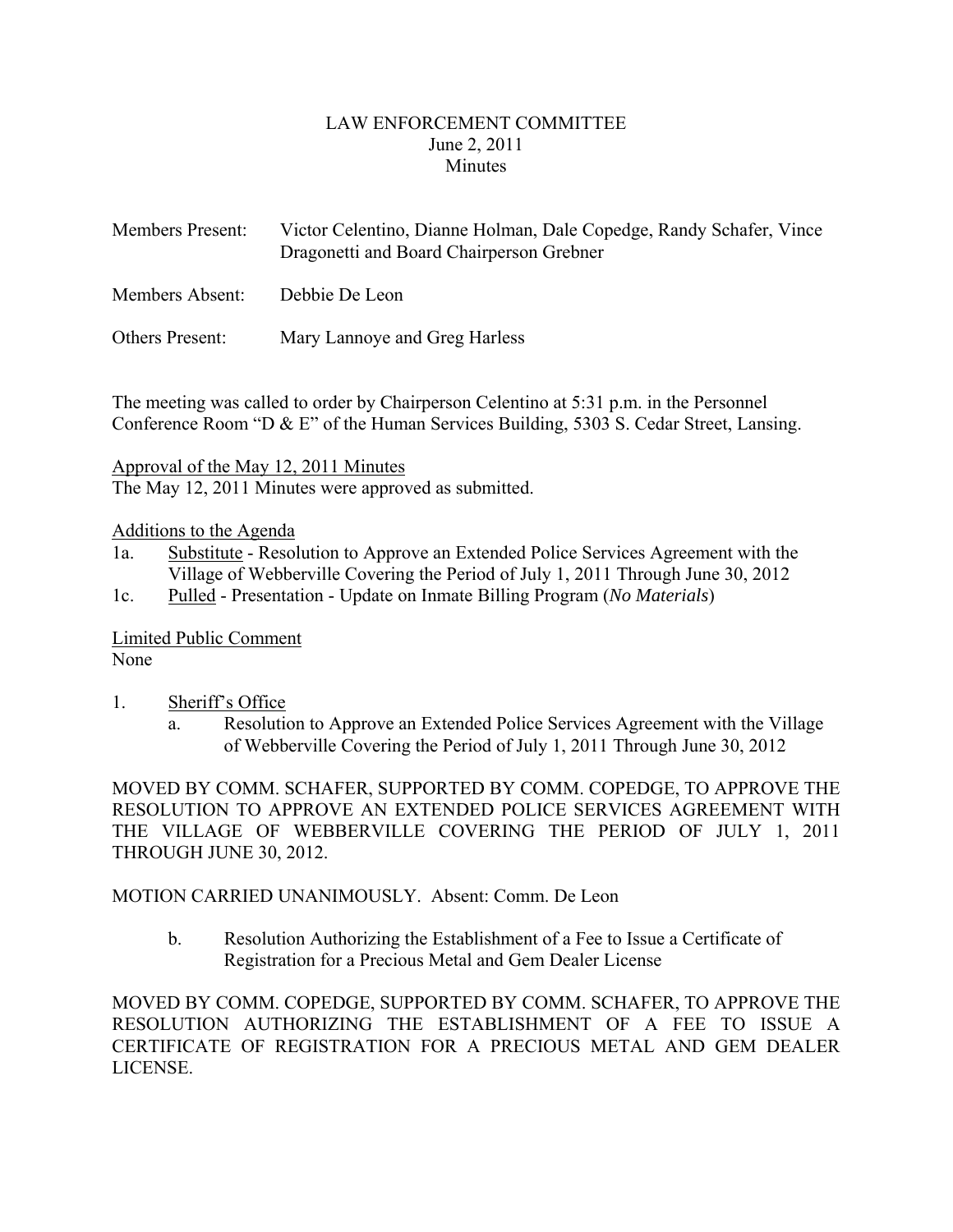Comm. Copedge asked for more information about the Precious Metal and Gem Dealer License. Chief Deputy Harless explained he was approached by a dealer to obtain a permit, and Corporate Counsel used the Washtenaw County model reference. There was a brief discussion of requirements and enforcement.

Ms. Lannoye will bring a copy of the Precious Metal and Gem Dealer statute to the Finance Committee meeting.

MOTION CARRIED UNANIMOUSLY. Absent: Comm. De Leon

Announcements

Comm. Schafer expressed his frustration regarding inmate billing and fees inmates should pay. Comm. Celentino stated the issue will be addressed.

Public Comment None.

The meeting adjourned at approximately 5:44 p.m.

Respectfully submitted,

Julie Buckmaster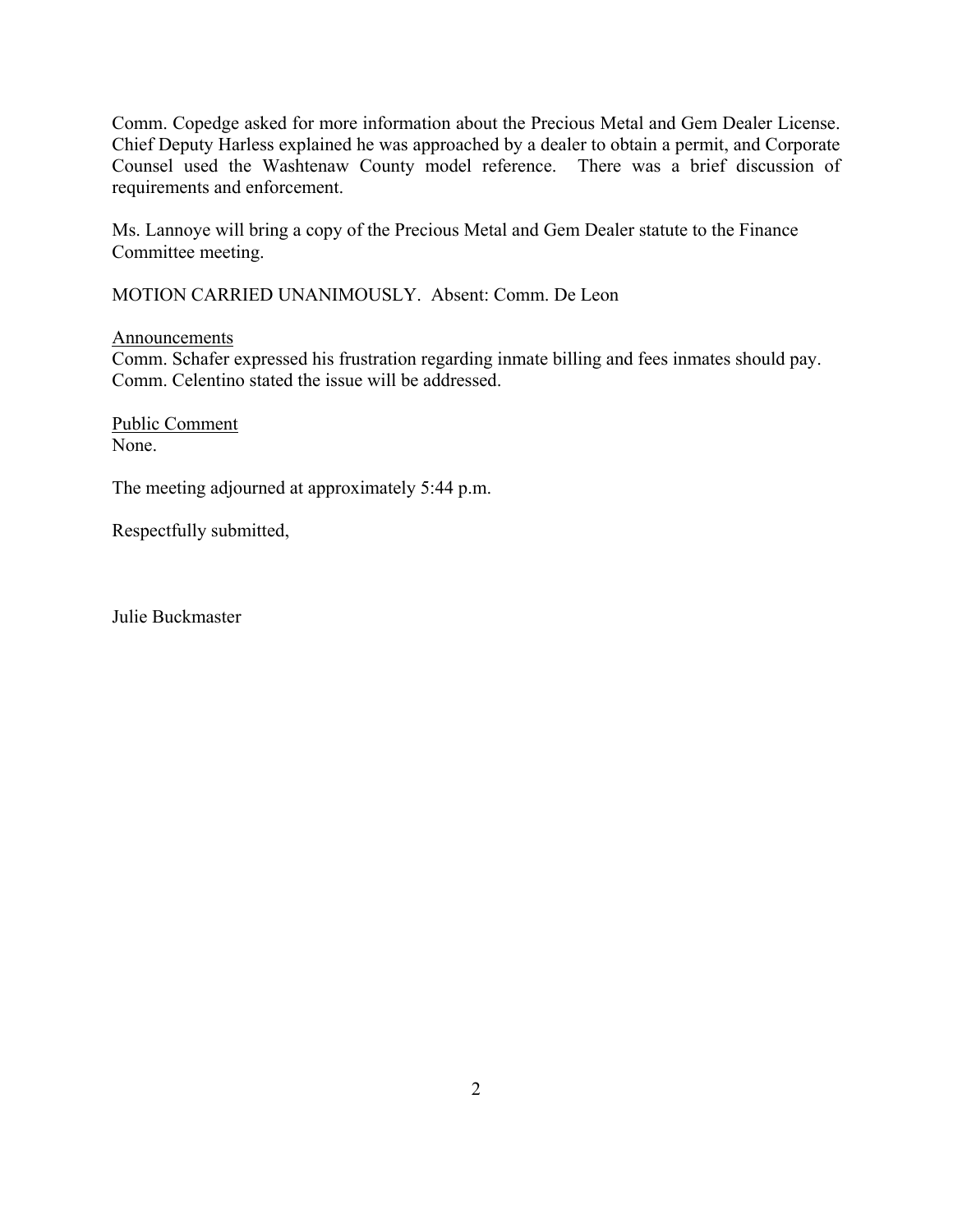# **JUNE 16, 2011 LAW ENFORCEMENT AGENDA STAFF REVIEW SUMMARY**

#### **RESOLUTION ACTION/ITEMS:**

1. Law Enforcement Committee: *This portion of the meeting is to interview candidates for the Community Corrections Advisory Board vacancy for the Probation slot.* 

#### **The Deputy Controller is recommending approval of the following resolution:**

2(b). Community Correction Advisory Board (CCAB) - *Resolution Authorizing Submission of a Grant Application and Entering into a Contract with the Michigan Department of Corrections for Ingham County/City of Lansing Community Corrections and Authorizing Entering into Subcontracts for Community Corrections Programs for FY 2011-2012* 

This resolution will authorize the acceptance of state grant funds from the M.D.O.C. for the Ingham County/City of Lansing Community Corrections 2011-2012 FY. The resolution also authorizes awarding the subcontracts to various vendors to perform these services subject to the availability of grant funds. For the most part this is continuation of the current FY allocations and subcontracts.

# **This portion of the agenda is for presentation(s)**

*2(a).* Community Corrections Advisory Board (CCAB *) -* This Jail data presentation is to give a review of the Jail Population over time to include the closing of the Jail Post at the Jail at the beginning of 2011.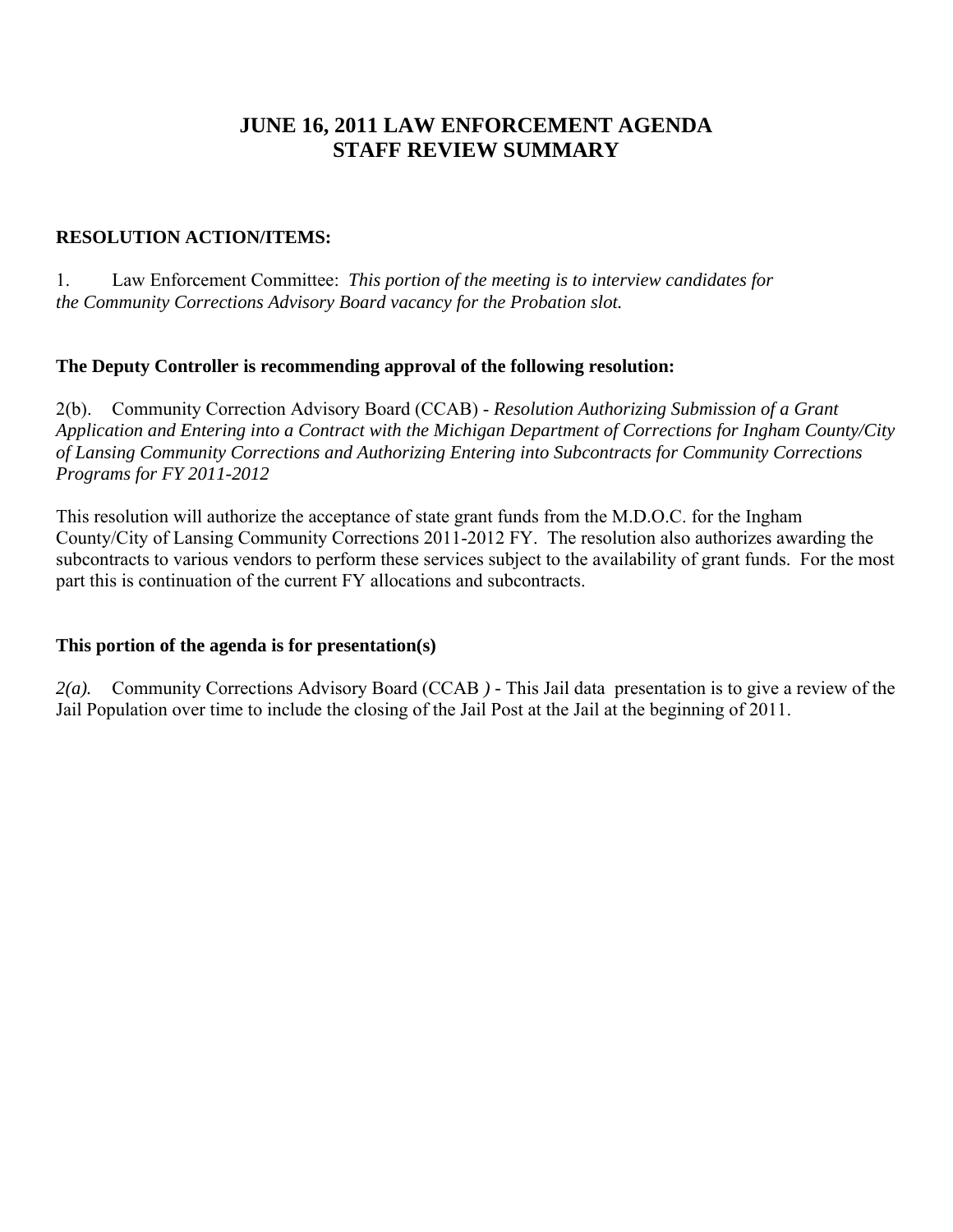# **Agenda Item 2b**

<span id="page-4-0"></span>

| TO:   | Law Enforcement and Finance Committees                                                                            |
|-------|-------------------------------------------------------------------------------------------------------------------|
| FROM: | Mary Sabaj<br><b>Community Corrections Manager</b>                                                                |
| DATE: | June 9, 2011                                                                                                      |
| RE:   | 2011-2012 State Funding Application, MDOC Contract and Sub-contracts for Community<br><b>Corrections Programs</b> |

This Resolution approves submission of the MDOC-Office of Community Alternatives grant application, entering into the contracts with the MDOC and subcontracting vendors for Community Corrections programs for State fiscal year 2010-2011.

The Application and subsequent grant award provides funding for the following Community Corrections programming and administration:

|                | <b>TOTAL</b>                                                                                                                                                                                                              | \$812,454 |
|----------------|---------------------------------------------------------------------------------------------------------------------------------------------------------------------------------------------------------------------------|-----------|
|                | Residential Substance Abuse Treatment Services to be<br>provided by CEI- Community Mental Health - House of<br>Commons, National Council on Alcoholism – Glass House<br>and Holden House and other out of county programs | \$495,670 |
|                | <b>Community Corrections Advisory Board Administration</b>                                                                                                                                                                | \$62,000  |
|                | Day Reporting services provided by a vendor yet to<br>be determined                                                                                                                                                       | \$43,350  |
|                | Program Referral & Gatekeeper Services provided by<br><b>Community Corrections staff</b>                                                                                                                                  | \$12,500  |
|                | Cognitive Change Groups provided by National Council<br>On Alcoholism                                                                                                                                                     | \$34,650  |
|                | Holistic OUIL III Program Enhancements (HOPE) provide<br>by C-E-I Community Mental Health                                                                                                                                 | \$46,347  |
| $\blacksquare$ | Relapse Prevention & Recovery Program provided by<br>C-E-I Community Mental Health                                                                                                                                        | \$47,200  |
|                | Pathways Employment Program provided by Peckham, Inc.                                                                                                                                                                     | \$70,737  |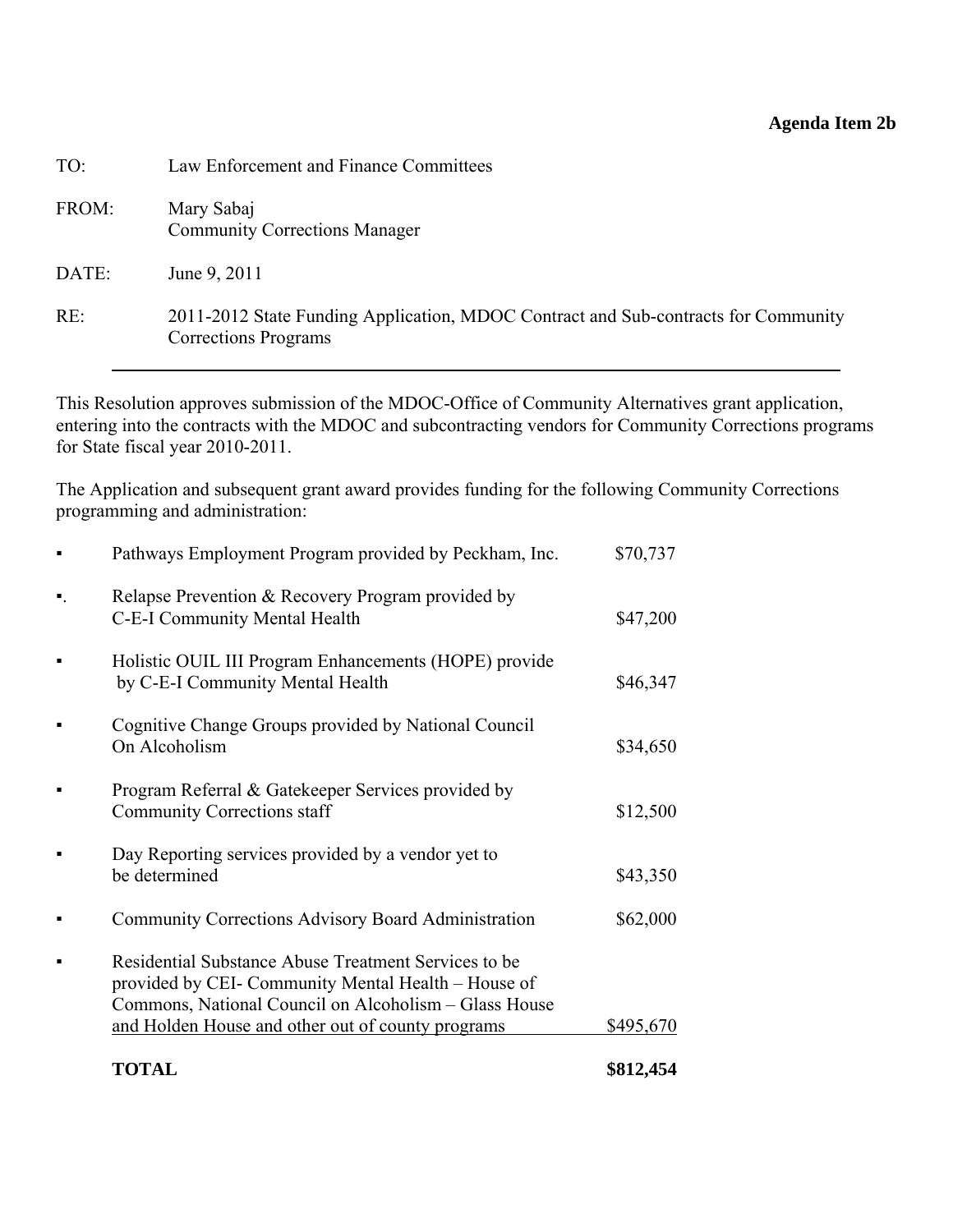Introduced by the Law Enforcement and Finance Committees of the:

# INGHAM COUNTY BOARD OF COMMISSIONERS

#### **RESOLUTION AUTHORIZING SUBMISSION OF A GRANT APPLICATION AND ENTERING INTO A CONTRACT WITH THE MICHIGAN DEPARTMENT OF CORRECTIONS FOR INGHAM COUNTY/CITY OF LANSING COMMUNITY CORRECTIONS AND AUTHORIZING ENTERING INTO SUBCONTRACTS FOR COMMUNITY CORRECTIONS PROGRAMS FOR FY 2011-2012**

WHEREAS, the State Community Corrections Advisory Board, the Ingham County Board of Commissioners, and the City of Lansing approved the Ingham County/City of Lansing Community Corrections Comprehensive Plan; and

WHEREAS, the State Community Corrections Advisory Board, the Ingham County Board of Commissioners, and the City of Lansing approved the Application for State of Michigan Community Corrections Act Funds for FY 2011-2012; and

WHEREAS, the FY 2011-2012 Application provides for the continuation of the following CCAB Plans and Services programming and the Drunk Driving Jail Reduction and Community Treatment Program with a portion of Ingham County's allocation of State Community Corrections funds; Relapse Prevention and Recovery (\$47,200) and House of Commons program enhancements (H.O.P.E.) (\$46,427) to be provided by C.E.I. Community Mental Health, Employment Services (\$70,737) to be provided by Peckham Vocational Industries, Inc; Jail-Based Case Management services (\$12,500) to be provided by CCAB staff; Cognitive Change Groups (\$34,650) to be provided by National Council on Alcoholism, and for Day Reporting services (\$43,350) to be provided by a vendor yet to be determined; and

WHEREAS, the FY 2011-2012 grant award provides Ingham County with the use of residential beds (estimated 28 per day) with M.D.O.C. contracting directly with residential providers rather than with local jurisdictions for a projected value of \$495,670; and

WHEREAS, pursuant to the FY 2011-2012 Application, residential services are to be provided by Community Programs, Inc., Pine Rest Christian Mental Health Services, Kalamazoo Probation Enhancement Program, Inc., the Home of New Vision, National Council on Alcoholism, and C-E-I Community Mental Health – House of Commons; and

WHEREAS, pursuant to the FY 2011-2012 grant award, the County may enter into subcontracts for the purpose of implementing Plans and Services and DDJR/CTP programs and services identified in the Community Corrections Plan and Application; and

WHEREAS, the Subcontractors for Plans and Services and DDJR/CTP programming are willing and able to provide the services that the County requires.

THEREFORE BE IT RESOLVED, that the Ingham County Board of Commissioners authorizes entering into an Agreement with the M.D.O.C. for Ingham County/City of Lansing Community Corrections for FY 2011- 2012 for \$285,437 in CCAB Plans and Services and administration funds, \$31,347 in Drunk Driving Jail Reduction and Community Treatment Program funds for a total of \$316,784 and for the use of an estimated 28 residential beds per day for a value amounting to \$495,670 for the time period of October 1, 2011 through September 30, 2012.